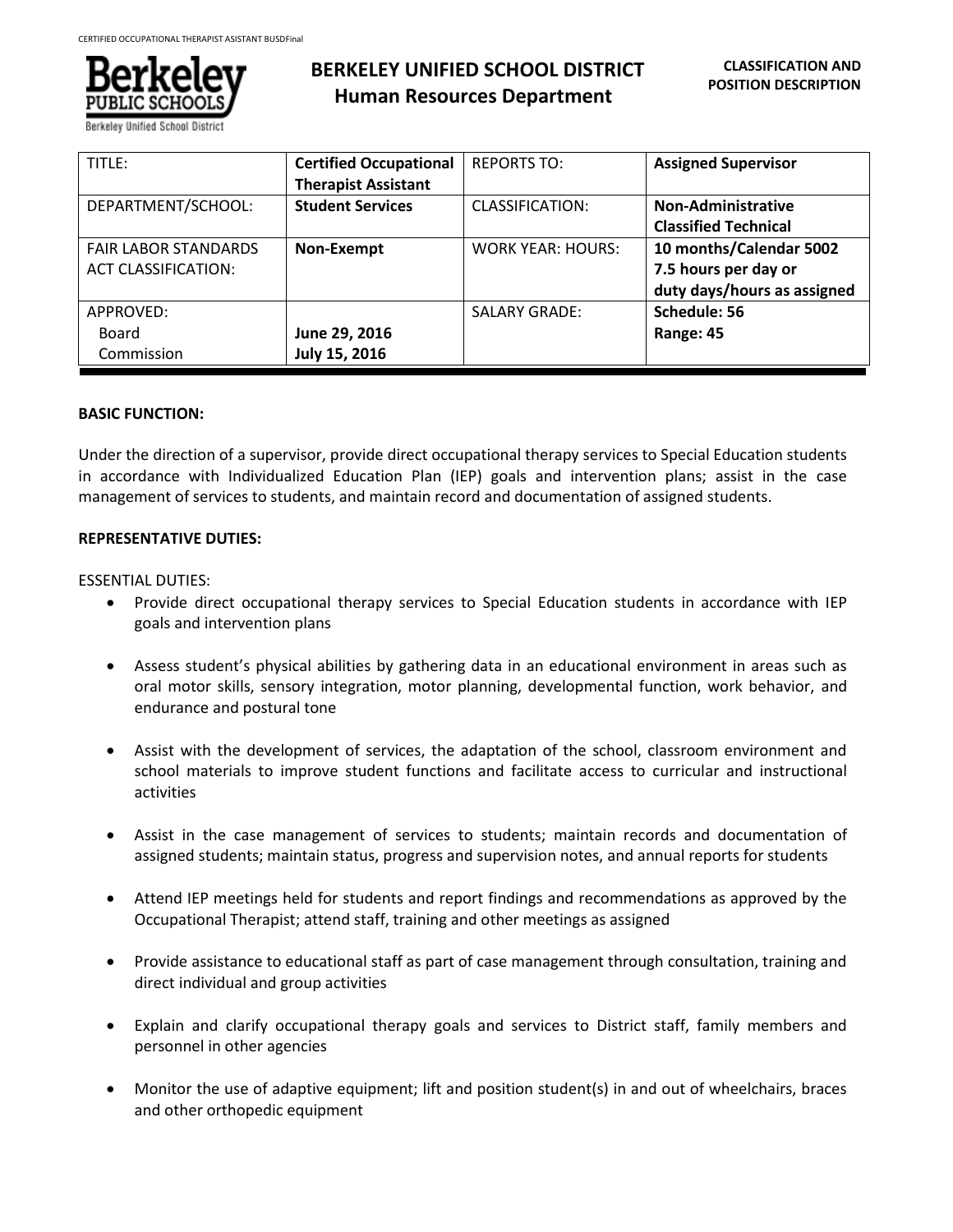- Design computer activities for students requiring the use of assistive technology in order to participate in writing activities
- Operate a variety of equipment including a copier, laminator, computer and assigned software; operate sewing machines, drills and other tools to develop adaptive materials; drive a vehicle to various sites to conduct work
- Assist students with personal hygiene as needed

## OTHER DUTIES:

Perform related duties as assigned

#### **KNOWLEDGE AND ABILITIES:**

#### KNOWLEDGE OF:

Child development including development stages and body mechanics Individual and group occupational therapy Educational and medical applications of adaptive equipment Applicable laws, codes, rules and regulations related to assigned activities Sensory processing, postural reflexes, motor coordination, standardized tests, task analysis, technology and visual perceptual skills Generally accepted standards of health and sanitation Interpersonal skills including tact, patience and courtesy Oral and written communication skills Operation of a computer and assigned software Record-keeping techniques

ABILITY TO:

Provide direct occupational therapy services to Special Education students in accordance with IEP goals and intervention plans

Assist in the case management of services to students

Maintain records and documentation of assigned students

Create and adapt materials and environments for students to achieve goals

Establish and maintain cooperative and effective working relationships with others

Communicate effectively both orally and in writing

Prepare and maintain records, notes and reports related to assigned activities

Interpret, apply and explain treatment approaches and rationale to IEP team members

Motivate and encourage positive learning patterns and behavior to students with disabilities and special learning needs

Lift and position students into and out of orthopedic equipment and adjust equipment as needed

Work within clearly defined guidelines

Work independently with little direction

## **EDUCATION AND EXPERIENCE:**

Any combination equivalent to: associate's degree and successful completion of a Certified Occupational Therapy Assistant program and one year experience providing occupational therapy services to children of varying ages